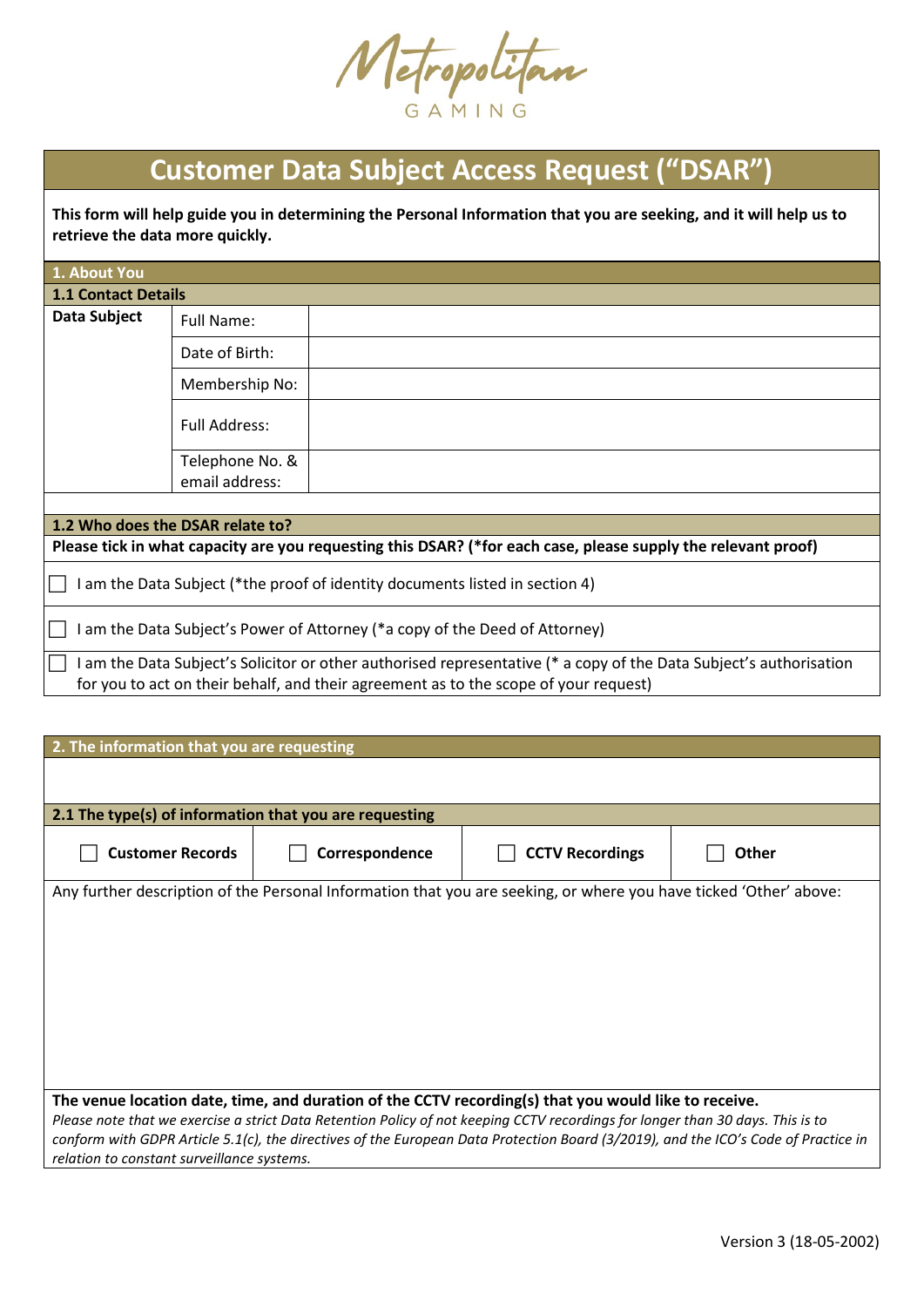| Venue Location and Date | <b>Start Time</b> | Duration |
|-------------------------|-------------------|----------|
|                         |                   |          |
|                         |                   |          |

| 3. How will your Data to be sent to you? |                                                                                                                                                                                                                                                 |  |  |
|------------------------------------------|-------------------------------------------------------------------------------------------------------------------------------------------------------------------------------------------------------------------------------------------------|--|--|
| Data Subject                             | The Data will be sent to you via email or mail post to your current correspondence address that<br>we hold on file.                                                                                                                             |  |  |
|                                          | If the correspondence address has changed, please notify us immediately and provide<br>appropriate proof to validate the new address, as stated in section 4 row 2.                                                                             |  |  |
| Data Subject's<br>Representative         | The Data will be sent to the address as stated on the authority letter except where a Data<br>Subject's information is considered of a sensitive nature in which case it will be sent directly to<br>the Data Subject's correspondence address. |  |  |

## **4. Verification Documents**

To comply with the request and protect your Personal Information, we are legally required to confirm that you are the Data Subject, or that you are lawfully requesting the information on their behalf. (GDPR – Article 12.2 and 12.6) Therefore, we require copies of identification (one document from Row 1) and a proof of address (one document from Row 2).

Official documentation (ID Proof) must be current, and Proof of Address documents must be no more than three months old.

If you are acting as a representative of the Data Subject, then you must also include a Letter of Authority, signed and dated by the Data Subject, setting out their permission for you to act on their behalf and the scope of that authority.

Data Protection law permits us to withhold the release of any information until such times as we are satisfied as to the identity of the Data Subject, and/or the requestor, and the validity of any third-party request.

| <b>ID</b> Proof     | Passport                                              | Driving Licence                            | Official ID                                                |
|---------------------|-------------------------------------------------------|--------------------------------------------|------------------------------------------------------------|
| Proof of<br>Address | Bank, Building<br>Society or Credit<br>Card Statement | Council Tax Statement or a<br>Utility Bill | Tax Letter or another<br>Government<br>department document |